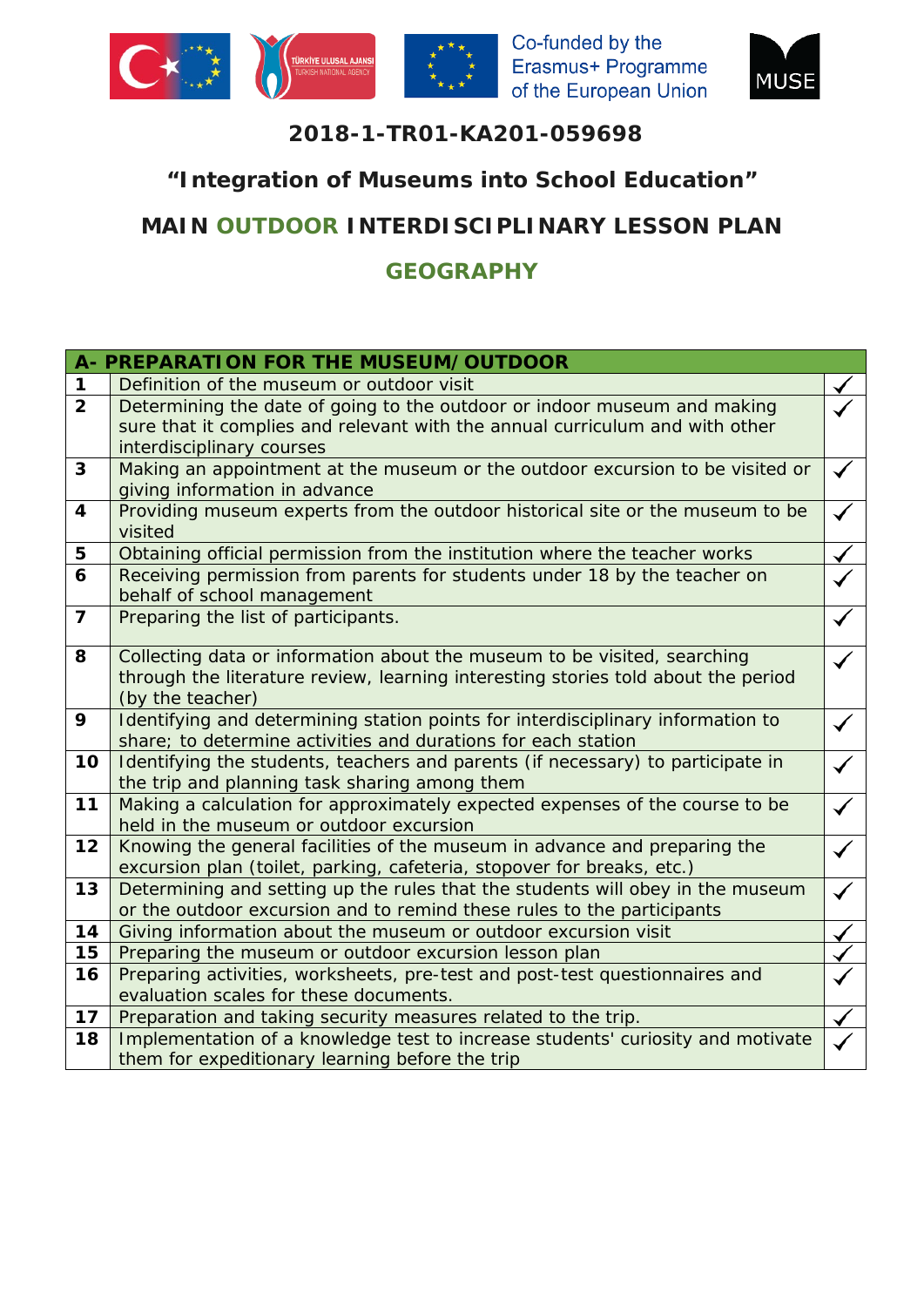#### **EXPEDITIONARY INTERDISCIPLINARY LESSON PLAN FOR MUSEUMS OR INDOOR /OUTDOOR CLASSROOMS**

| $\mathbf 1$             | NAME OF THE SCHOOL                                                          | 3 <sup>rd</sup> Gymnasium Nikaias / Attiki / Greece                                                                                                                                                                                                                                                                                                                                                                                                                                                                                                                                                                                                                                                                                                                                    |
|-------------------------|-----------------------------------------------------------------------------|----------------------------------------------------------------------------------------------------------------------------------------------------------------------------------------------------------------------------------------------------------------------------------------------------------------------------------------------------------------------------------------------------------------------------------------------------------------------------------------------------------------------------------------------------------------------------------------------------------------------------------------------------------------------------------------------------------------------------------------------------------------------------------------|
| $\overline{2}$          | <b>LESSON</b>                                                               | Geography: "Sounio National Park and The                                                                                                                                                                                                                                                                                                                                                                                                                                                                                                                                                                                                                                                                                                                                               |
|                         |                                                                             | Temple of Poseidon at Cape Sounio"                                                                                                                                                                                                                                                                                                                                                                                                                                                                                                                                                                                                                                                                                                                                                     |
| 3                       | <b>CLASS / CLASSES</b>                                                      | 7 <sup>TH</sup> Grade                                                                                                                                                                                                                                                                                                                                                                                                                                                                                                                                                                                                                                                                                                                                                                  |
| $\overline{\mathbf{4}}$ | <b>TOTAL TIME</b>                                                           | $45' + 45' + 45' + 45$                                                                                                                                                                                                                                                                                                                                                                                                                                                                                                                                                                                                                                                                                                                                                                 |
|                         |                                                                             | 4 hours                                                                                                                                                                                                                                                                                                                                                                                                                                                                                                                                                                                                                                                                                                                                                                                |
| 5                       | <b>SITE TO VISIT</b>                                                        | National Library                                                                                                                                                                                                                                                                                                                                                                                                                                                                                                                                                                                                                                                                                                                                                                       |
| 6                       | PLACE AND TIME OF                                                           | School entrance - 09.00 AM                                                                                                                                                                                                                                                                                                                                                                                                                                                                                                                                                                                                                                                                                                                                                             |
|                         | <b>DEPARTURE</b>                                                            |                                                                                                                                                                                                                                                                                                                                                                                                                                                                                                                                                                                                                                                                                                                                                                                        |
|                         |                                                                             |                                                                                                                                                                                                                                                                                                                                                                                                                                                                                                                                                                                                                                                                                                                                                                                        |
| $\overline{\mathbf{z}}$ | PLACE AND TIME OF ARRIVAL                                                   | School entrance -15.00 AM                                                                                                                                                                                                                                                                                                                                                                                                                                                                                                                                                                                                                                                                                                                                                              |
| 8                       | <b>AIMS / OBJECTIVES</b>                                                    | AIMS:                                                                                                                                                                                                                                                                                                                                                                                                                                                                                                                                                                                                                                                                                                                                                                                  |
|                         |                                                                             | 1. To get to know the place of a national<br>park through the experiential learning<br>2. To get to know the place of an ancient<br>fortress and an ancient temple through<br>the experiential learning<br>3. To get involved with the procedure of<br>observation and understanding of an<br>ancient place and building<br>4. To activate students' senses and fantasy<br>5. To realize the importance of a national<br>park<br>6. To realise the ecological, geological and<br>paleontological value of the area of the<br>Sounio National Park<br>7. To realize the importance of the place<br>that made ancient Athenians choose the<br>specific place as a fortress<br>8. To understand the connection of the<br>place to the pieces of History and Visual<br>Arts existed there. |
| 9                       | <b>OUTDOOR EXPEDITIONARY</b><br>LESSON STAFF (PARENTS /<br><b>TEACHERS)</b> | Geography teacher<br>History teacher                                                                                                                                                                                                                                                                                                                                                                                                                                                                                                                                                                                                                                                                                                                                                   |
| 10                      | <b>TRANSPORTER &amp; VEHICLE</b>                                            | By tourist bus                                                                                                                                                                                                                                                                                                                                                                                                                                                                                                                                                                                                                                                                                                                                                                         |
|                         | <b>INFORMATION</b>                                                          |                                                                                                                                                                                                                                                                                                                                                                                                                                                                                                                                                                                                                                                                                                                                                                                        |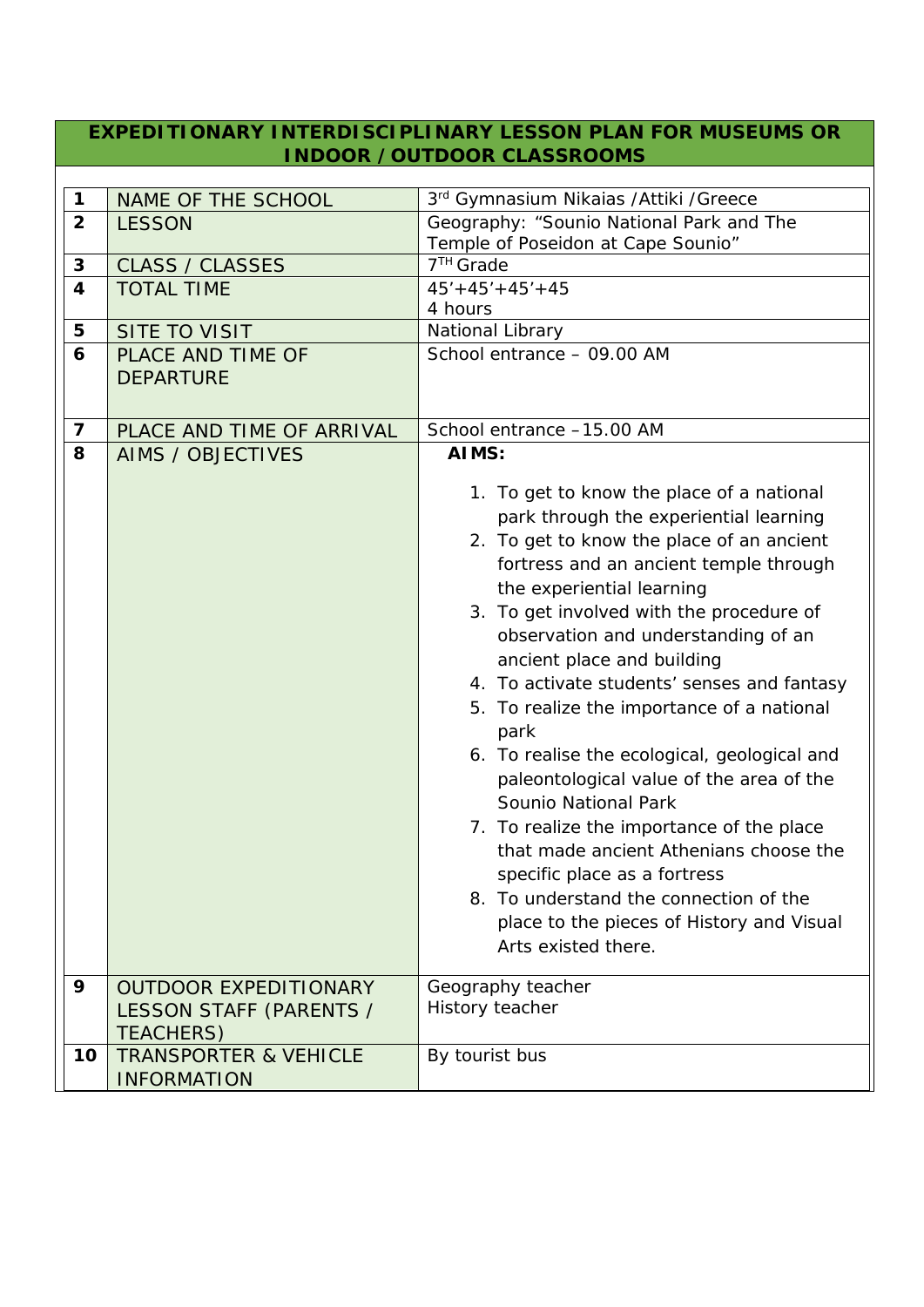| <b>B-DURING MUSEUM/OUTDOOR SITES EXPEDITIONARY VISITS</b> |                    |                                                                                          |                                                                                                                                                                                                                                                                                                                                                                                                                                                                                                             |                                             |                                                       |  |
|-----------------------------------------------------------|--------------------|------------------------------------------------------------------------------------------|-------------------------------------------------------------------------------------------------------------------------------------------------------------------------------------------------------------------------------------------------------------------------------------------------------------------------------------------------------------------------------------------------------------------------------------------------------------------------------------------------------------|---------------------------------------------|-------------------------------------------------------|--|
|                                                           |                    |                                                                                          |                                                                                                                                                                                                                                                                                                                                                                                                                                                                                                             |                                             |                                                       |  |
| <b>CLASS</b>                                              | 7 <sup>th</sup>    | <b>SUBJECT</b><br>/ TOPIC                                                                | <b>7TH GRADE HISTORY LESSON DAILY COURSE PLAN</b><br>*Mediterranean<br>ecosystem, fossils, mineral<br>ores<br>*Architecture of Temple,<br>Architecture Order                                                                                                                                                                                                                                                                                                                                                | <b>DATE</b><br><b>COURSE</b><br><b>HOUR</b> | 12-10-2019<br>$45' + 45'$<br>$+ 45' + 45'$<br>4 hours |  |
| <b>OBJECTIVES</b>                                         | <b>OBJECTIVES:</b> | conservation of ecosystems<br>cross curricular approach<br>with History and Visual Arts) | 1. To connect their theoretical knowledge about the ecosystems and<br>historical data with the place seen during their visit<br>2. To realize the destruction of an ancient place during the centuries and the<br>need for protection and preservation of cultural heritage<br>3. To understand the significance of the protection, restoration and<br>4. To get used to implementing teamwork and experiential learning in a<br>5. To realize adopting the interdisciplinary approach (combining Geography |                                             |                                                       |  |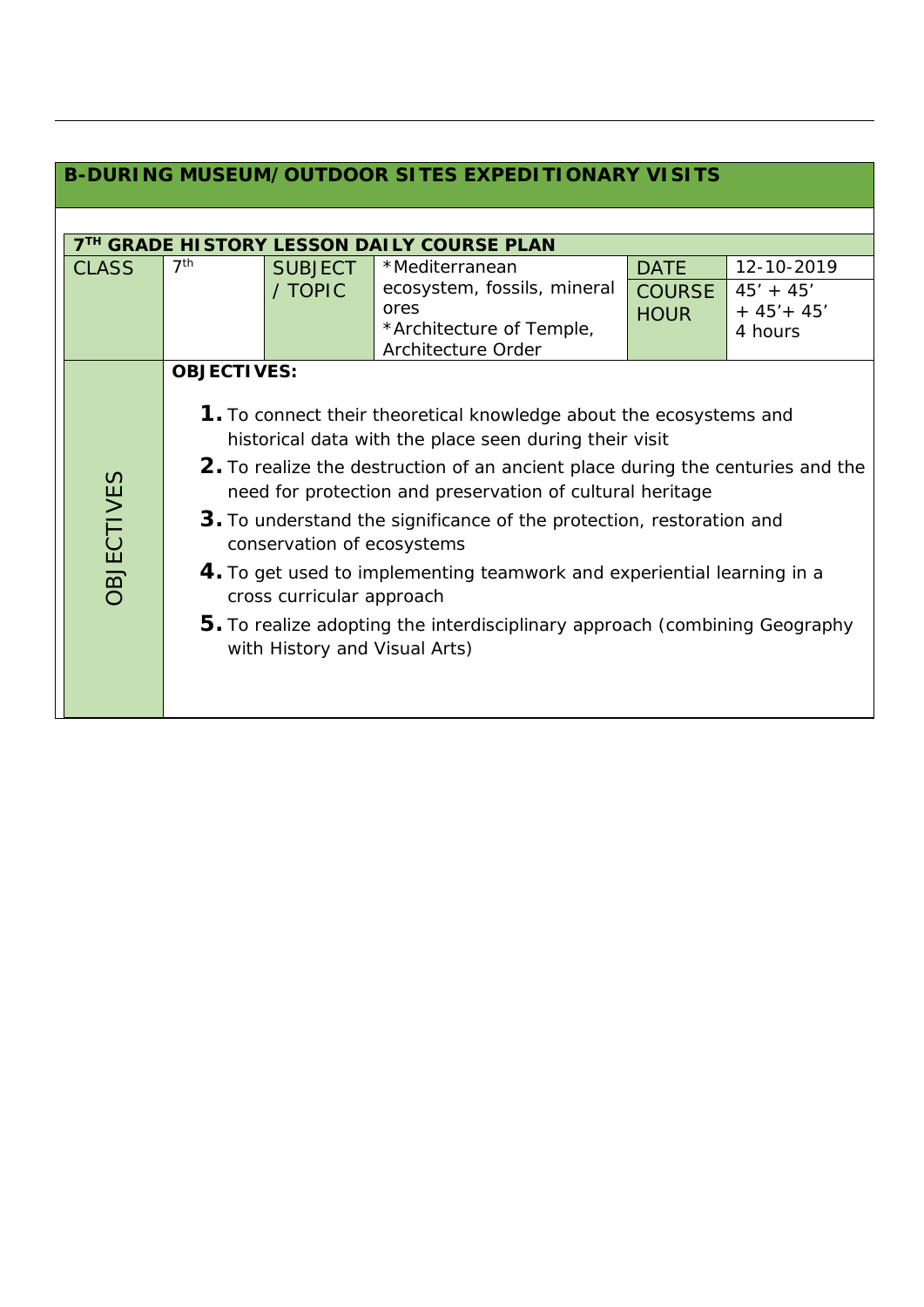|                                                                |                                                                                                                                                                                                                                                                                                                                                                                                                                                                                                                                                                                                                                                                                                                                                                                                                                                                                                                                               | <b>TEACHERS:</b>                                                                                                                                                                                                                                                            |  |  |  |  |
|----------------------------------------------------------------|-----------------------------------------------------------------------------------------------------------------------------------------------------------------------------------------------------------------------------------------------------------------------------------------------------------------------------------------------------------------------------------------------------------------------------------------------------------------------------------------------------------------------------------------------------------------------------------------------------------------------------------------------------------------------------------------------------------------------------------------------------------------------------------------------------------------------------------------------------------------------------------------------------------------------------------------------|-----------------------------------------------------------------------------------------------------------------------------------------------------------------------------------------------------------------------------------------------------------------------------|--|--|--|--|
|                                                                | 1. Try to transmit to their students their love and interest of the<br>Geography and History lessons and the need for preservation of<br>environment.                                                                                                                                                                                                                                                                                                                                                                                                                                                                                                                                                                                                                                                                                                                                                                                         |                                                                                                                                                                                                                                                                             |  |  |  |  |
|                                                                |                                                                                                                                                                                                                                                                                                                                                                                                                                                                                                                                                                                                                                                                                                                                                                                                                                                                                                                                               | <b>STUDENTS:</b>                                                                                                                                                                                                                                                            |  |  |  |  |
| <b>ACHIEVEMENTS</b>                                            | Students of the 3 <sup>rd</sup> grade-5 <sup>th</sup> grade in Secondary Education are taught about the<br>Mediterranean Ecosystem in Geography and Biology (flora, fauna and avifauna)<br>and fossils in Geography-Geology.<br>Students are also taught in History about the historical period (from 480 BC to<br>404 BC) what started as an alliance of independent cities-states gradually<br>became an Athenian empire. A period of Athenian political hegemony, economic<br>growth and cultural flourishing formerly known as the Golden Age of Athens<br>with the later part The Age of Pericles.<br>The visit to the Temple of Poseidon and National Park of Sounio will be related<br>to the specific reasons that the place was chosen for as a fortress during the<br>Peloponnesian War (431–404 BC) which was an ancient Greek war fought by<br>the Delian League led by Athens against the Peloponnesian League led by<br>Sparta. |                                                                                                                                                                                                                                                                             |  |  |  |  |
|                                                                |                                                                                                                                                                                                                                                                                                                                                                                                                                                                                                                                                                                                                                                                                                                                                                                                                                                                                                                                               | 1. Improve their observation skills, as well as recording, selection<br>and stimulus analysis which will help in the organization and<br>production of their work                                                                                                           |  |  |  |  |
| <b>CONCEPTS AND</b><br><b>TARGETS</b>                          |                                                                                                                                                                                                                                                                                                                                                                                                                                                                                                                                                                                                                                                                                                                                                                                                                                                                                                                                               | THEMATIC: Geography<br>SPECIFI: Mediterranean ecosystem, fossils, mineral ores,<br>Architecture of Temple, Architecture order<br>INTERDISIPLINAR RELATIONS: History, Visual Arts (Architecture),<br>Mythology, Politics                                                     |  |  |  |  |
| <b>METHODS AND</b><br><b>TECHNIQUES</b>                        |                                                                                                                                                                                                                                                                                                                                                                                                                                                                                                                                                                                                                                                                                                                                                                                                                                                                                                                                               | 1. Trip, observation<br>2. Demonstration method (demonstration and performing)<br>3. Narration technique<br>4. Question-answer<br>5. Exhibition Arrangement Technique<br>6. Teamwork<br>7. Experiential Learning<br>8. Active participation<br>9. Cross Curricular Approach |  |  |  |  |
| <b>TOOL-MATERIAL</b><br>(Products to be<br>used in the course) |                                                                                                                                                                                                                                                                                                                                                                                                                                                                                                                                                                                                                                                                                                                                                                                                                                                                                                                                               | 1. Worksheets<br>2. Camera<br>3. Maps of the area<br>4. Notebooks                                                                                                                                                                                                           |  |  |  |  |
| <b>ACTIVITIES TO BE</b><br><b>IMPLEMENTED</b>                  |                                                                                                                                                                                                                                                                                                                                                                                                                                                                                                                                                                                                                                                                                                                                                                                                                                                                                                                                               | Research on the internet for the appropriate materials<br><b>Forming teams</b><br><b>Studying the worksheets</b><br>Visiting the National Park, Cape Sounio and Temple of<br><b>Poseidon</b>                                                                                |  |  |  |  |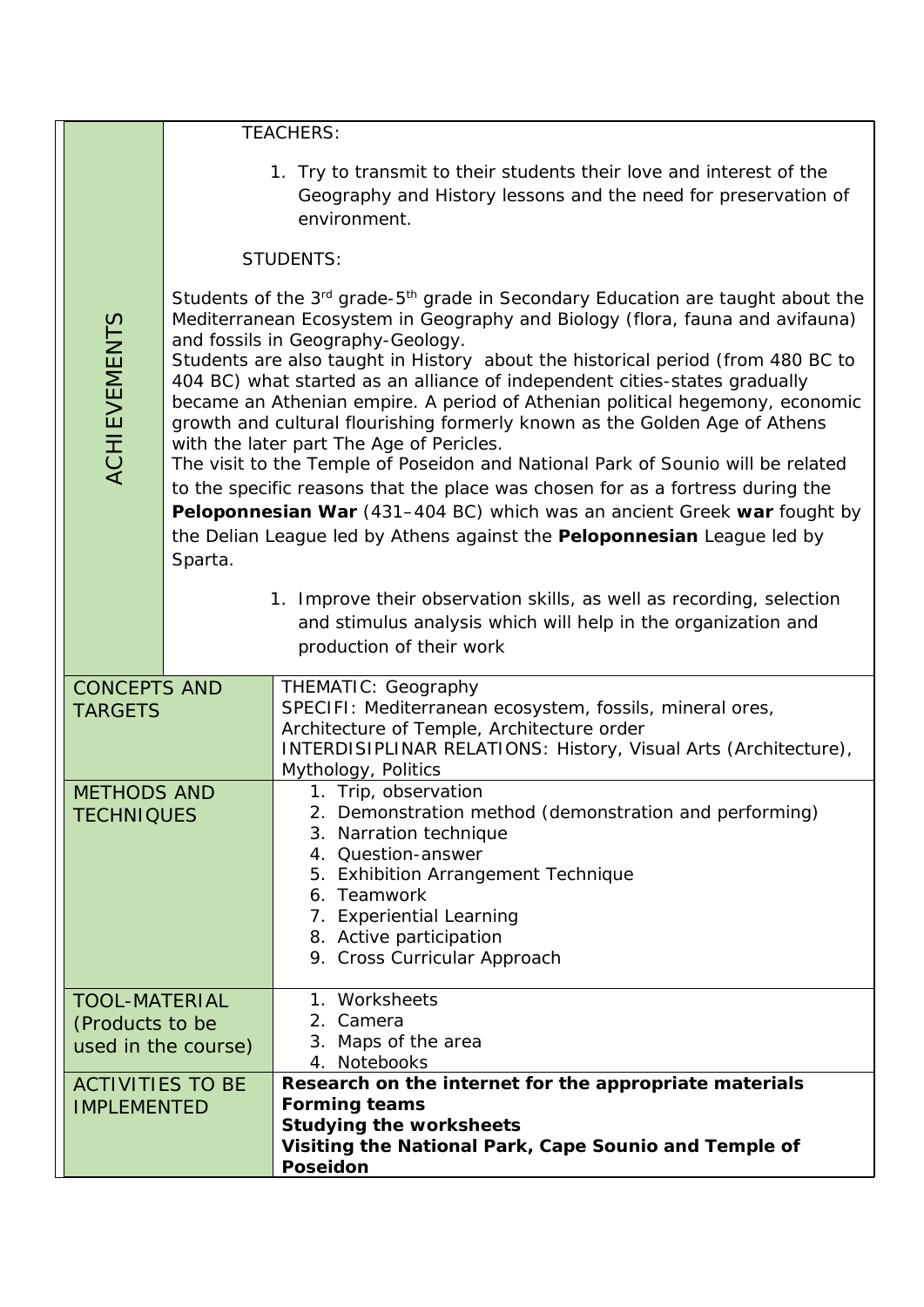| <b>Filling in the worksheets</b>            |                                                                                                                                                                                                                                                                                                                                                                                                                                                                                                                                                                                                                                                                                                                                |                                                             |                                                                                                                                                                                                                             |  |
|---------------------------------------------|--------------------------------------------------------------------------------------------------------------------------------------------------------------------------------------------------------------------------------------------------------------------------------------------------------------------------------------------------------------------------------------------------------------------------------------------------------------------------------------------------------------------------------------------------------------------------------------------------------------------------------------------------------------------------------------------------------------------------------|-------------------------------------------------------------|-----------------------------------------------------------------------------------------------------------------------------------------------------------------------------------------------------------------------------|--|
| PROCESSING AND IMPLEMENTATION OF THE LESSON |                                                                                                                                                                                                                                                                                                                                                                                                                                                                                                                                                                                                                                                                                                                                |                                                             |                                                                                                                                                                                                                             |  |
| PROCESS                                     |                                                                                                                                                                                                                                                                                                                                                                                                                                                                                                                                                                                                                                                                                                                                | <b>OBSERVATION</b>                                          | The students will have to observe the<br>place and recognise:<br>1. The flora, the fauna and avifauna of<br>the National Park<br>2. The order of the Temple of Poseidon<br>3. The remains of the fortress at Cape<br>Sounio |  |
|                                             |                                                                                                                                                                                                                                                                                                                                                                                                                                                                                                                                                                                                                                                                                                                                | <b>INFORMING</b>                                            | The students have already to use all their<br>knowledge in order to fill in the questions<br>and activities in their worksheets.                                                                                            |  |
|                                             |                                                                                                                                                                                                                                                                                                                                                                                                                                                                                                                                                                                                                                                                                                                                | <b>DATA COLLECTION</b>                                      | The students will have to use their<br>imagination and recreate the image of the<br>ancient fortress                                                                                                                        |  |
|                                             |                                                                                                                                                                                                                                                                                                                                                                                                                                                                                                                                                                                                                                                                                                                                | <b>SAMPLE</b><br><b>COLLECTION (IF</b><br><b>AVAILABLE)</b> |                                                                                                                                                                                                                             |  |
|                                             |                                                                                                                                                                                                                                                                                                                                                                                                                                                                                                                                                                                                                                                                                                                                | <b>PROCEDURE</b>                                            |                                                                                                                                                                                                                             |  |
| $\mathbf{1}$                                |                                                                                                                                                                                                                                                                                                                                                                                                                                                                                                                                                                                                                                                                                                                                | 1. Pre-educational tour classroom activities:               |                                                                                                                                                                                                                             |  |
|                                             | Students of the 3rd grade-5th grade in Secondary Education are taught about the<br>Mediterranean Ecosystem in Geography and Biology (flora, fauna and avifauna)<br>and fossils in Geography-Geology.<br>The visit to the Temple of Poseidon and National Park of Sounio will be related to<br>the specific reasons that the place was chosen for as a fortress during the<br>Peloponnesian War (431-404 BC).                                                                                                                                                                                                                                                                                                                   |                                                             |                                                                                                                                                                                                                             |  |
| $\overline{2}$                              |                                                                                                                                                                                                                                                                                                                                                                                                                                                                                                                                                                                                                                                                                                                                | 2. During the preparation phase:                            |                                                                                                                                                                                                                             |  |
|                                             | Teaching introductory elements of environment ecosystems types of ecosystems<br>but also and for history elements about Fortress during Ancient Times and the<br>role of Templates like the Template of Poseidon<br>Children learn to keep written notes with historical data, with observations and<br>with their thoughts on flora, fauna, and art and to write their impressions of a<br>visit to an archaeological site and a national park.<br>Recognition of various effects such as: social, religious, political, etc.<br>Particular emphasis on the study of Mediterranean ecosystem and the two<br>subtypes, maquis and friganic ecosystem<br>Brief references to architecture Doric rhythm of Template of Poseidon. |                                                             |                                                                                                                                                                                                                             |  |
| 3                                           | 3. During the educational excursion:                                                                                                                                                                                                                                                                                                                                                                                                                                                                                                                                                                                                                                                                                           |                                                             |                                                                                                                                                                                                                             |  |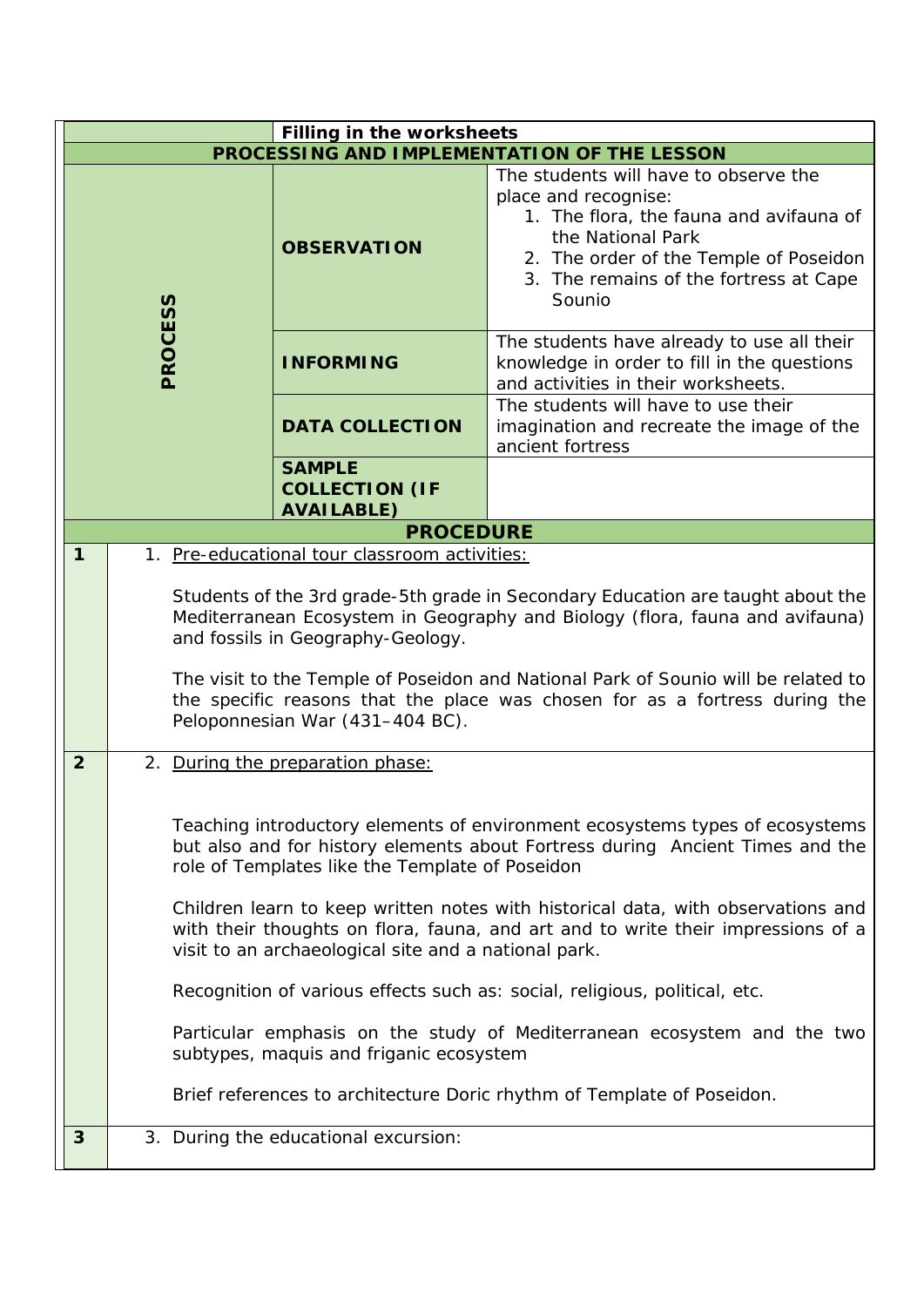The students will have to observe the friganic ecosystem around the Template of Poseidon and to take photos from the plants and the animals that could meet with the care not to cut or annoy the birds.

The students will have to observe and take photos of the Template of Poseidon and the fortress of Cape Sounio.

|                                                        | 1            | Kahoot test                                |  |
|--------------------------------------------------------|--------------|--------------------------------------------|--|
| <b>EVALUATION</b>                                      | $\mathbf{2}$ | Making a poster about the visit            |  |
|                                                        | 3            | Making a story about the visit             |  |
|                                                        | 4            | Self-evaluation test (pre-test/ post-test) |  |
| <b>Georgios THEODOSIOU</b><br><b>GEOGRAPHY TEACHER</b> |              |                                            |  |
|                                                        |              | Magda VLAMI                                |  |
|                                                        |              | <b>HISTORY TEACHER</b>                     |  |